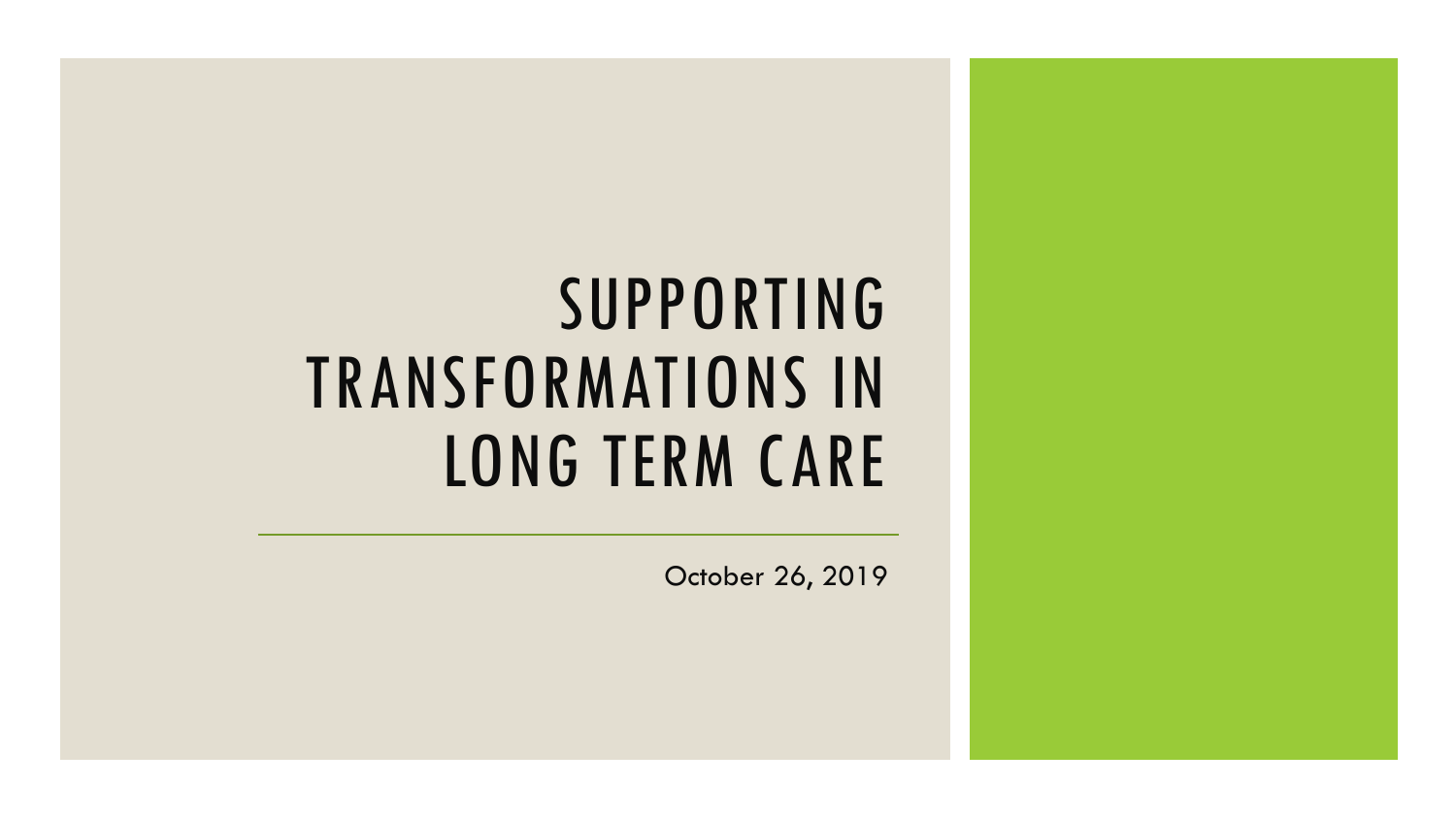# PRESENTATION OVERVIEW



Champlain Dementia Network Background and Role



Supporting Transformations in LTC Working Group: Development and Purpose



Current state: LTC Homes Transformational Approaches



Implications for the Future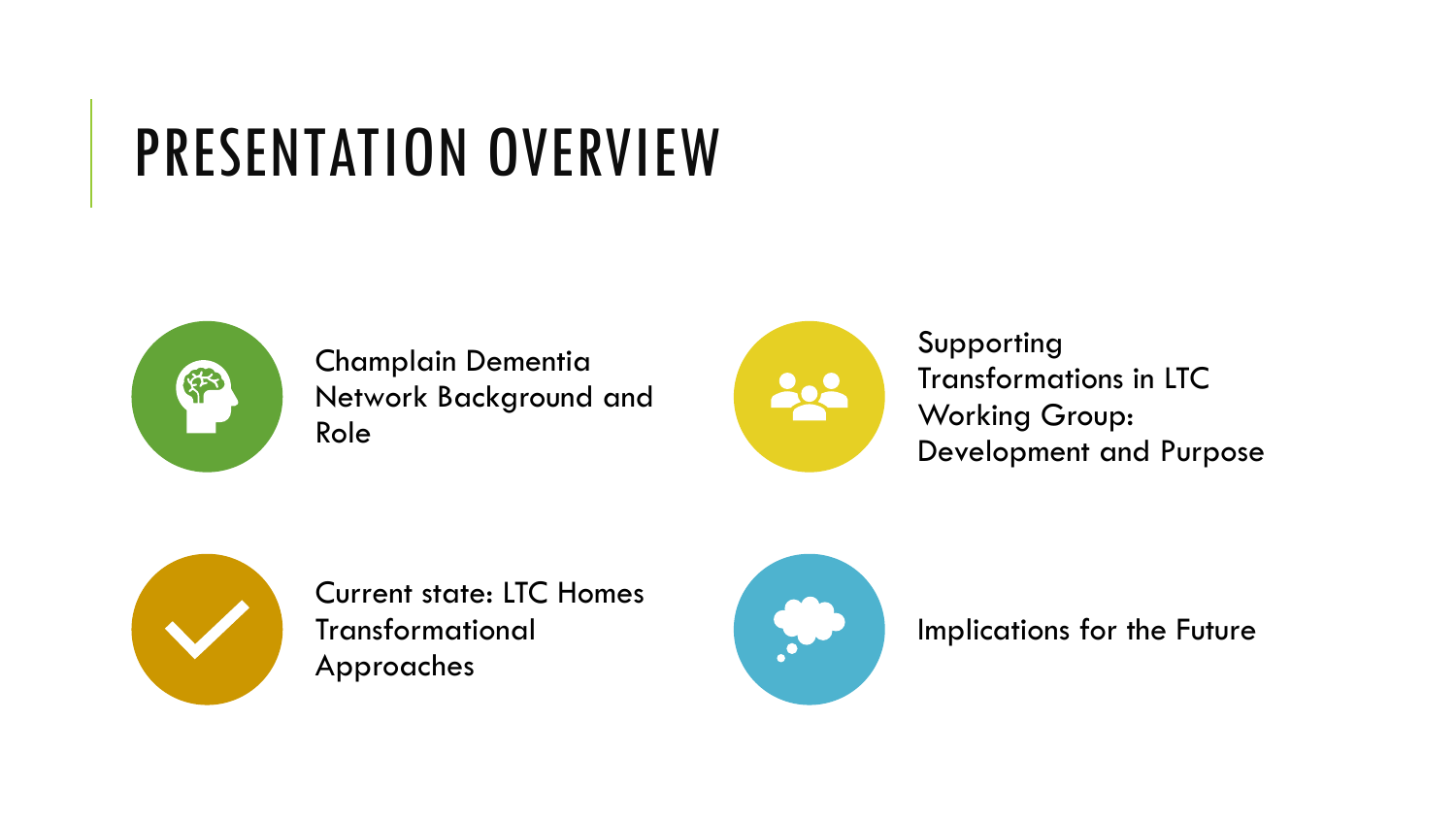### CHAMPLAIN DEMENTIA NETWORK OVERVIEW

- Network and sub-groups represent caregivers, people living with dementia, community, acute care, LTC, specialized services, academic leaders across Eastern Ontario
- Members bound by partnership agreement
- 2013 Integrated Model of Dementia Care / Updated 2017
- Vision to 2025: A supportive community that empowers people with dementia and their families to live well
- Strategy and pillars streamlined and updated to reflect provincial directions (which were informed via the 2013 IMDC)
- Actions focused at the strategic, planning and implementation levels
- All initiatives consider people's journey in the system: diagnostic and primary care services; community services; acute care; long term care; and palliative care

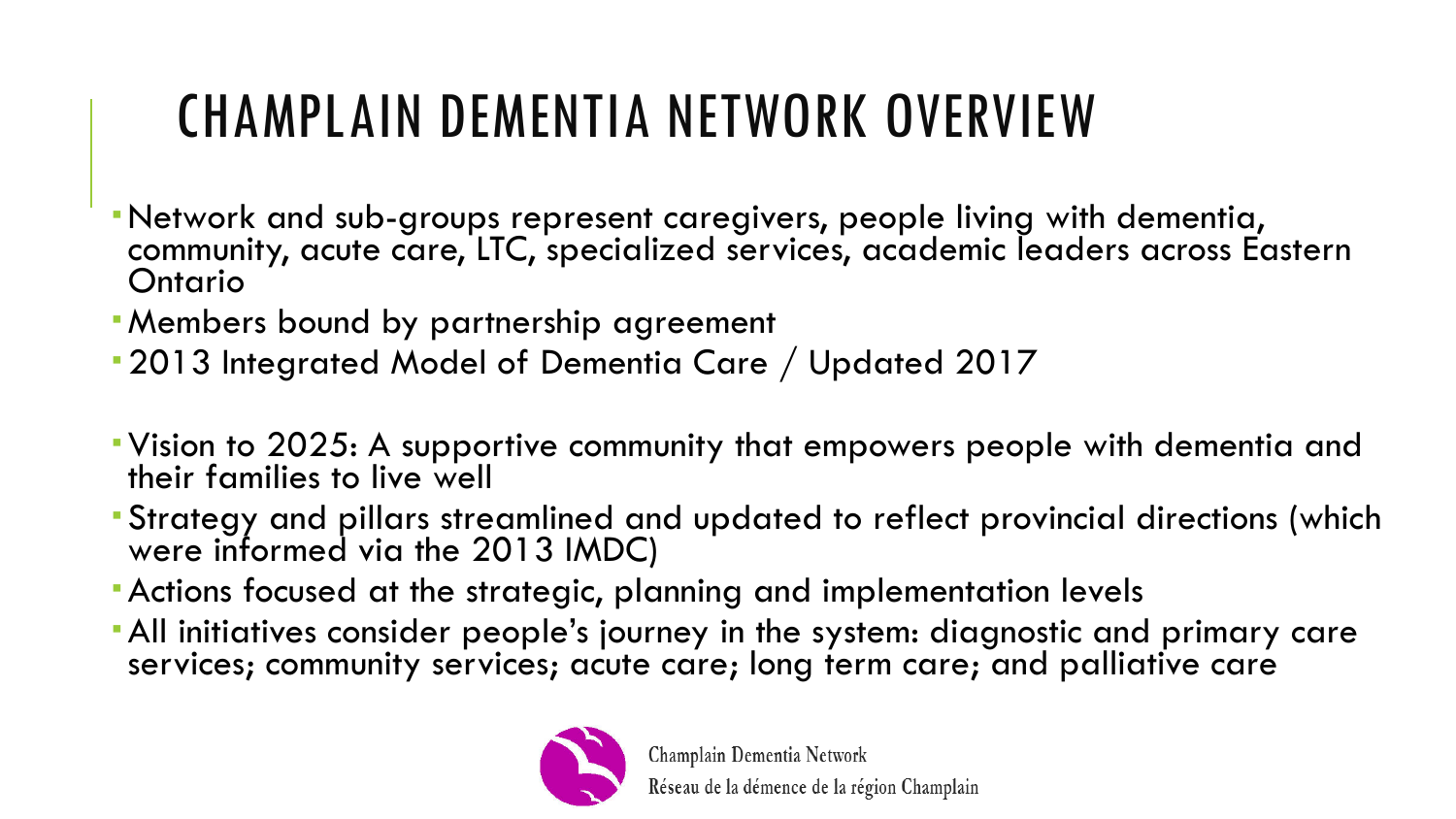### WHAT DRIVES OUR WORK

| What caregivers and people with dementia tell us | 多 |  |  |  |  |  |
|--------------------------------------------------|---|--|--|--|--|--|
|--------------------------------------------------|---|--|--|--|--|--|

- System Sustainability: People with dementia drive 50% of all ALC days, high risk of 縣 readmission / re-presentation, experience more harmful events in hospital
- Community Tenure: People who aren't supported well in the community are admitted **And** to LTC prematurely

Wellness and Quality of Life: Caregiver burden and stress is significant in this GO population, and develop their own health issues over time if not supported

Å Health: Dementia has a significant 'destabilizing' effect on other chronic diseases



Acting Proactively: Early identification is key for early intervention and strategies that diminish burden, increase quality of life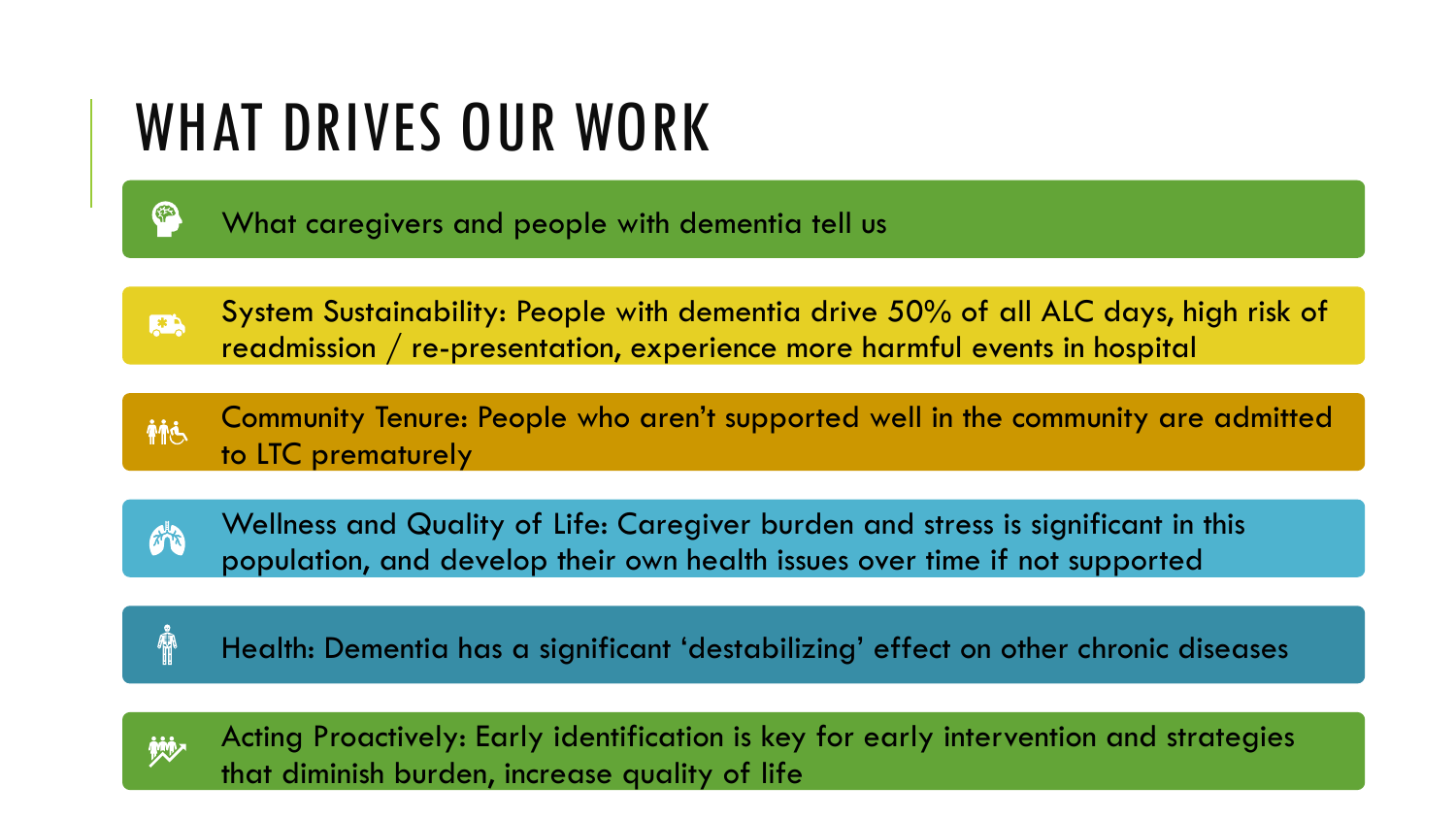| Pillar                                                                                          | <b>Outcome</b>                                                                                                                                                                                                                                                              |  |  |  |
|-------------------------------------------------------------------------------------------------|-----------------------------------------------------------------------------------------------------------------------------------------------------------------------------------------------------------------------------------------------------------------------------|--|--|--|
| <b>Supports for People Living with</b><br><b>Dementia and Their</b><br>Caregivers/care partners | People living with dementia and their caregivers/care partners have access to supports that<br>empower them to live well with dementia, including crisis prevention and respite supports.                                                                                   |  |  |  |
| <b>Education and Training</b>                                                                   | A well-trained workforce that uses evidence-informed practice.<br>Persons with dementia and caregivers/care partners are empowered through accessible education<br>and coaching to live well with dementia.                                                                 |  |  |  |
| <b>Accessing Services</b>                                                                       | Earlier detection, diagnosis, and intervention to manage the consequences of dementia<br>Prevent & manage the complications of dementia, by building capacity in other sectors<br>Persons with Dementia & caregivers/care partners know what to expect and where to find it |  |  |  |
| <b>Coordinated Care</b>                                                                         | Provide timely and coordinated access to a continuum of dementia care and supports.<br>Enable a system of support that is tailored & targeted to their changing needs                                                                                                       |  |  |  |
| <b>Public Education</b>                                                                         | Improved understanding & acceptance of dementia as a chronic condition<br>Greater public awareness of dementia and inspire a clear commitment to improving the lives of<br>persons with dementia and their caregivers/care partners amongst health system leaders.          |  |  |  |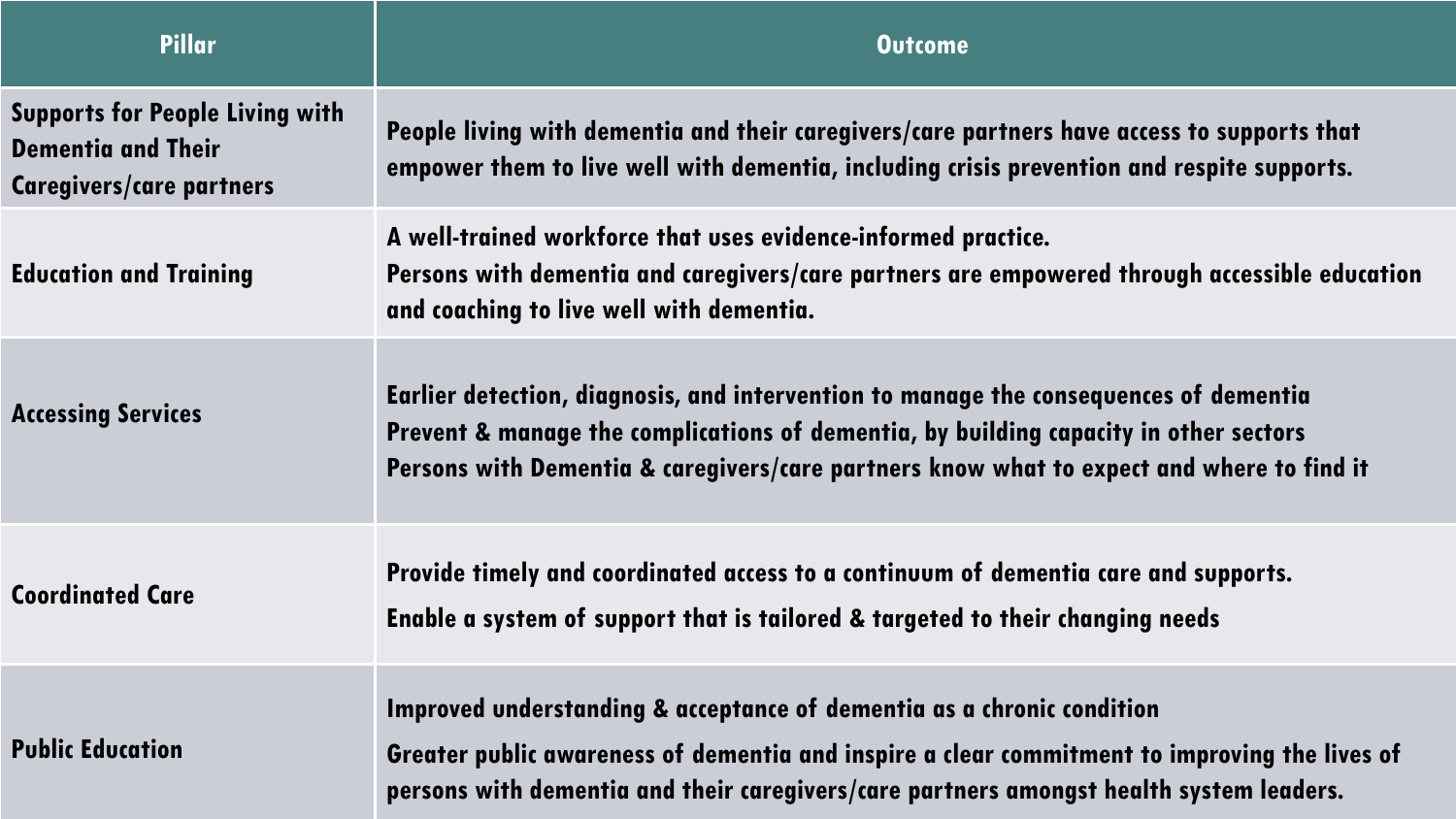| <b>Building</b> | An operational framework that reflects where we're going as a<br>system                                                                            |
|-----------------|----------------------------------------------------------------------------------------------------------------------------------------------------|
| Addressing      | Crucial system pressure points: people being in the wrong place,<br>wrong time, wrong resources                                                    |
| Supporting      | System transformation initiatives (Long Term Care)                                                                                                 |
| Educating       | Volunteers, professionals, and caregivers in creating a healthy,<br>knowledgeable community supporting people with dementia<br>and their families. |

### OUR CURRENT FOCUS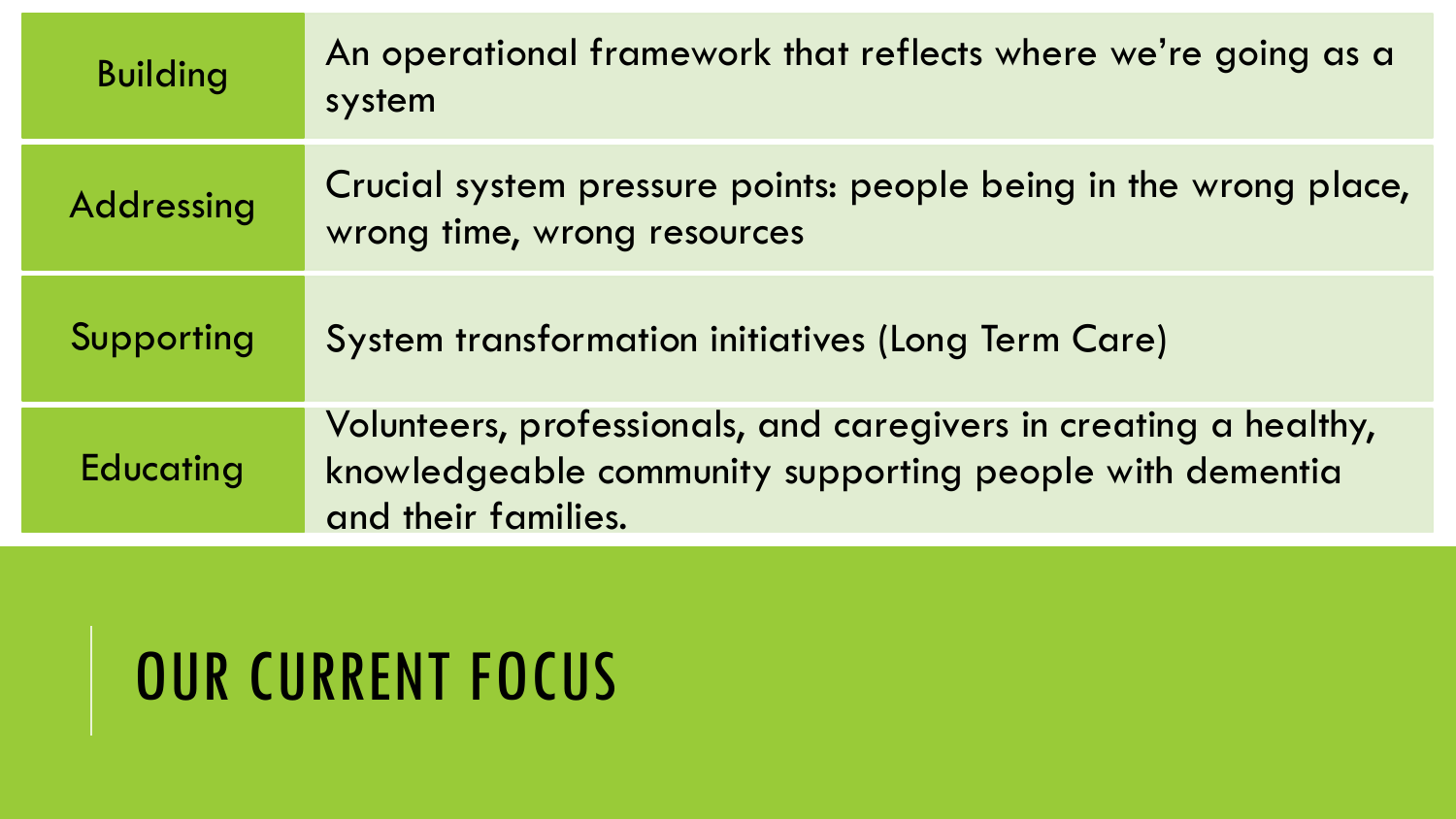# SUPPORTING TRANSFORMATIONS: GENESIS

Strong interest from Champlain Region expressed to Peel Region following Toronto Star

- Approach from CDN to Advantage Committee
- Initial assessment of activities in LTC homes

\*\* Open invitation to LTC homes through Advantage Committee and LHIN Liaison Committee for a collaborative working group, project management support through CDN

**\*** First meeting April 26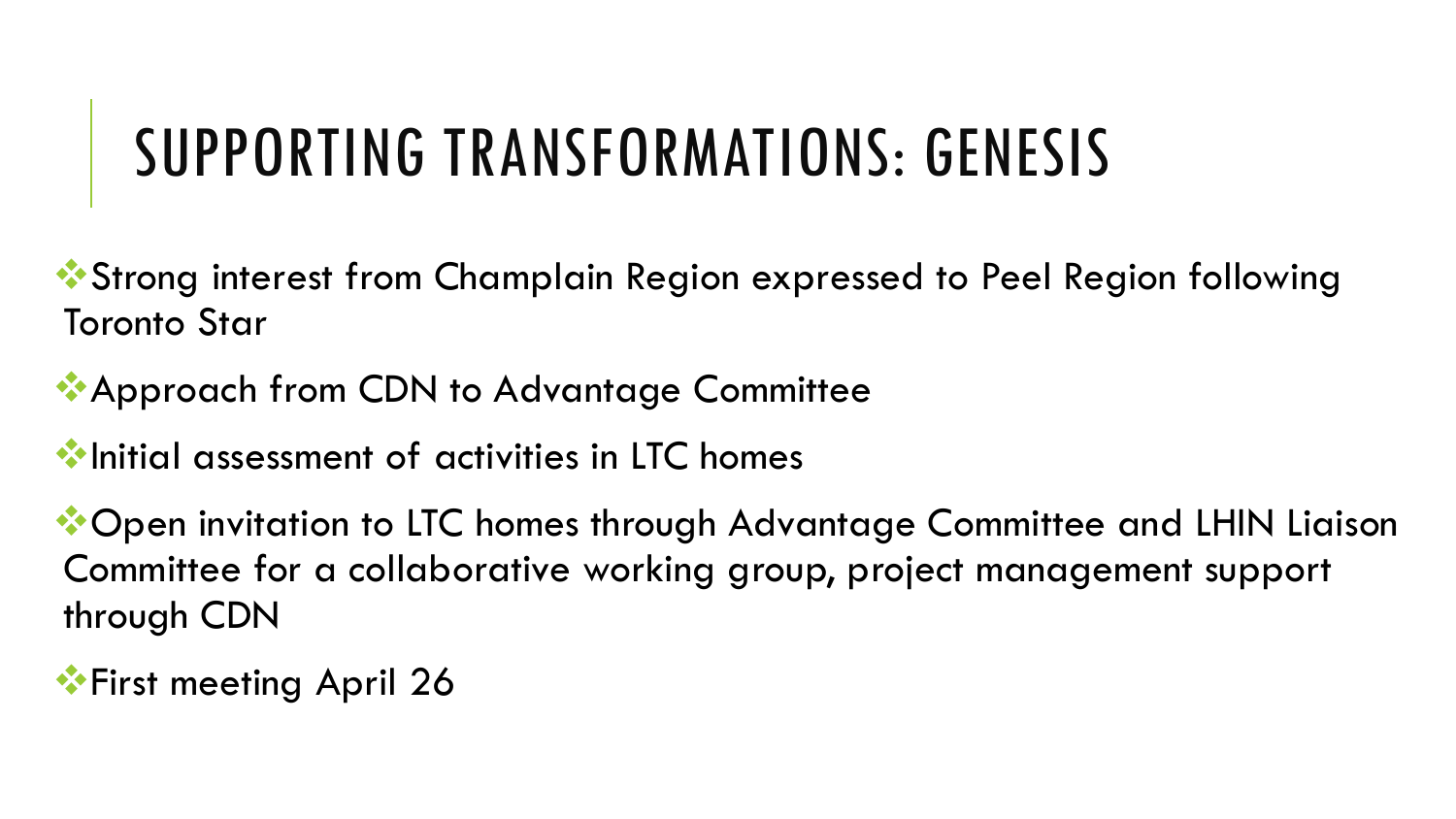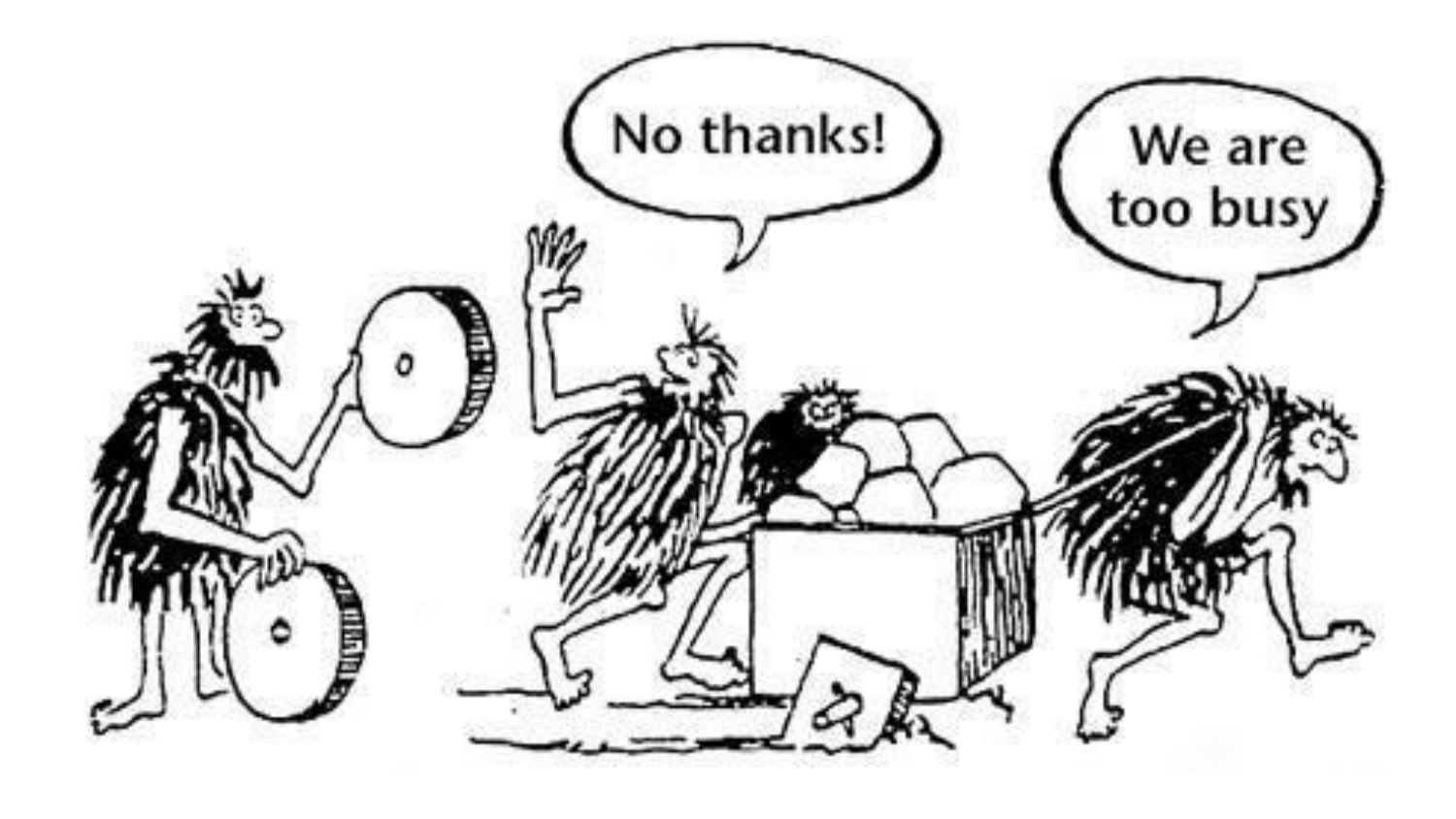| Purpose                                                                                                                                         | Consolidate /<br>disseminate                                                                                                              | <b>Share</b>                                                                                                     | <b>Facilitate</b>                                         | Support                                                                                                                                                |
|-------------------------------------------------------------------------------------------------------------------------------------------------|-------------------------------------------------------------------------------------------------------------------------------------------|------------------------------------------------------------------------------------------------------------------|-----------------------------------------------------------|--------------------------------------------------------------------------------------------------------------------------------------------------------|
| Shared vision,<br>minimize<br>duplication of<br>effort,<br>develop<br>broader<br>perspective<br>on options,<br>new ideas,<br>share<br>resources | Consolidate /<br>disseminate<br>models or<br>approaches:<br>Eden,<br>Butterfly,<br>Wellspring,<br>Montessori etc<br>Schlegel<br>framework | <b>Share current</b><br>practices and<br>approaches<br><b>Share better</b><br>practices<br>Inspire each<br>other | <b>Facilitate</b><br>partnerships<br>and<br>collaboration | Support<br>evaluation:<br><b>Quality of</b><br>care, Quality<br><b>of</b><br>relationships,<br><b>Quality of</b><br>experience,<br><b>Cost-savings</b> |

### SUPPORTING TRANSFORMATIONS: MANDATE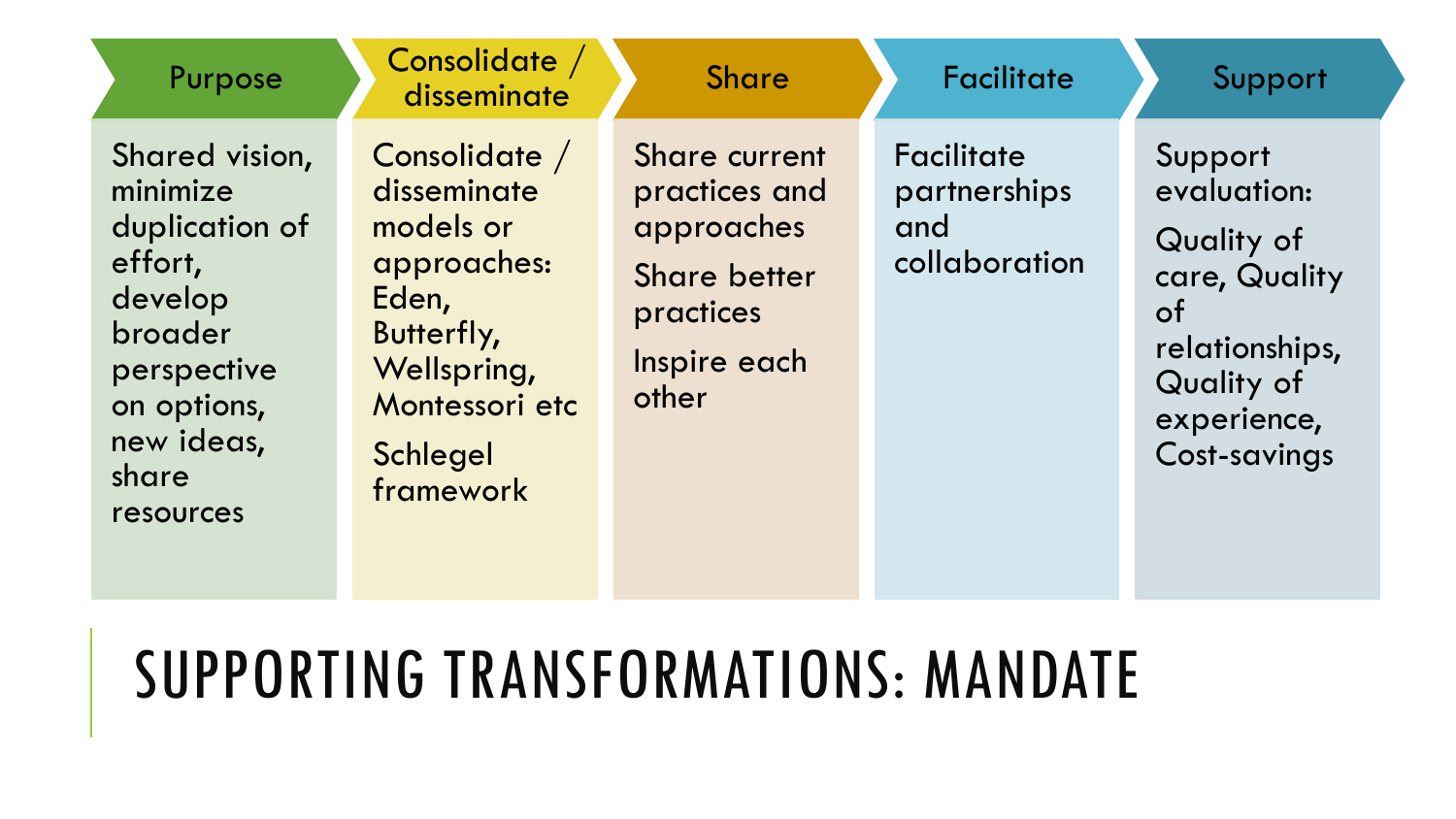### SUPPORTING TRANSFORMATIONS: CURRENT STATUS

Membership evolution from 9 to 19 LTC homes all at various stages of transformation / exploration

Significant caregiver representation: Mind the Gap, Champlain Regional Family Council Network, Individual Family Council reps

Non-voting: Champlain Regional Palliative Care Program, Royal Ottawa Health Care Group, BSO and Geriatric Mental Health Outreach (ROHCG), Bruyere Centre for Learning, Research and Innovation (CLRI), Champlain LHIN

Sharing of key documents and resources, profiling individual homes in-depth, sharing of assessment processes, experiences being shared, guest speakers identify resources and opportunities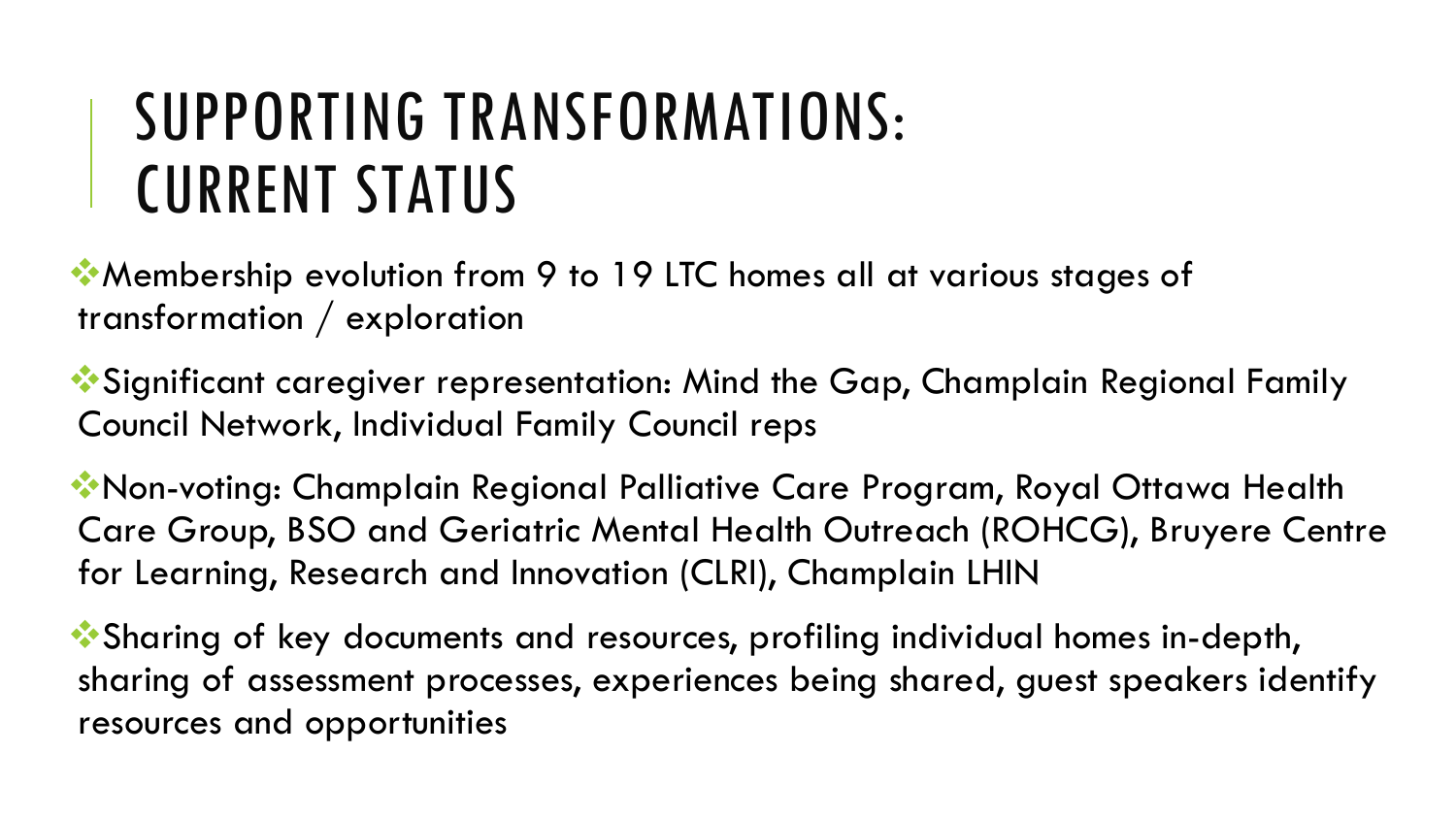### WHAT DOES TRANSFORMATION MEAN?

Leadership (at all levels) committed to the guiding principles

Approaches to care, focusing on care as a relationship and on individuals

**L** Flexibility for residents and staff as well as in the division of labour, which requires structural empowerment

Physical environments, especially small, homelike units, plants, outdoor access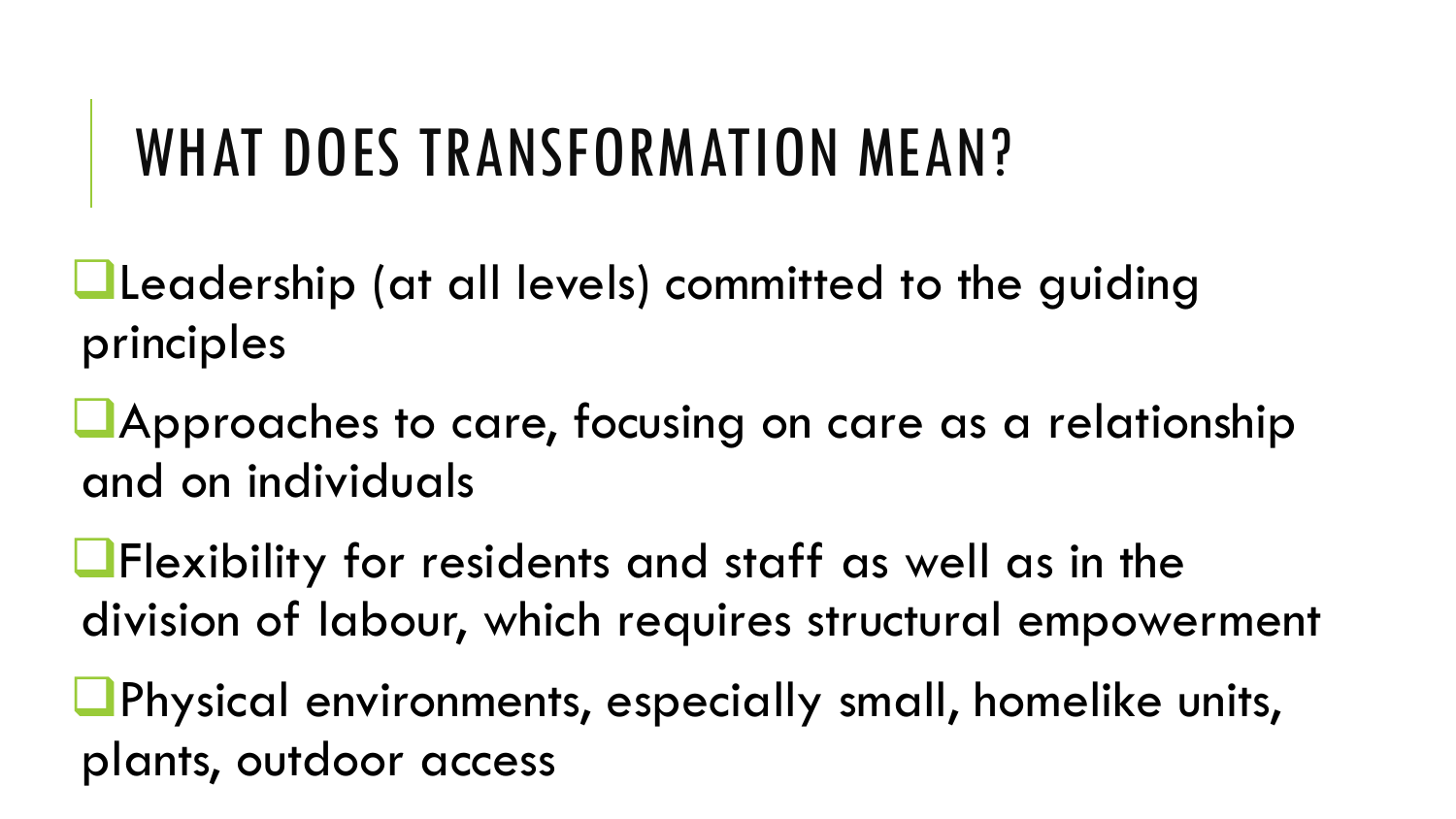# TRANSLATING PRINCIPLES TO APPLICATION

Resident Direction: To the degree possible, residents should direct the care they receive.

Homelike atmosphere: Units should be small (10–15 residents) and feel like a home rather than an institution. Meals should be prepared on units, with residents having access to fridges, cooking facilities and gardens.

Close relationships: The homes and work routines should be organized to foster close relationships between staff, residents and family. This requires reducing turnover and having consistent staff assignment.

Staff empowerment: Staff should be supported and empowered so they can respond appropriately to residents' needs.

Collaborative decision-making: Hierarchies should be flattened, participatory management systems encouraged, and aides given decision-making authority.

Quality improvement processes: Culture change is ongoing and requires processes for continuous quality improvement and assessment.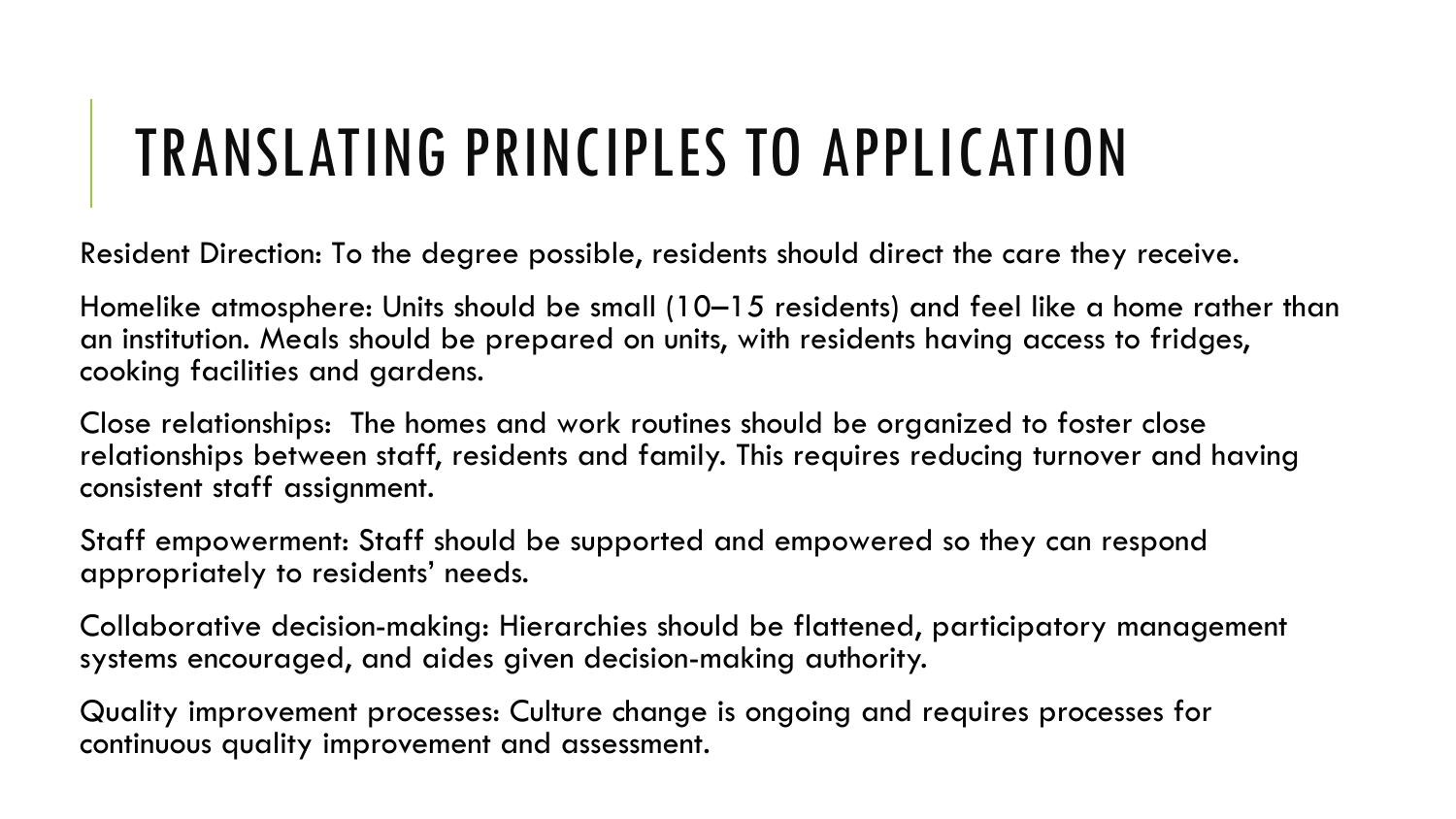# COMMON BARRIERS TO IMPLEMENTATION

**First try failure** People give up too soon. Many attempts do not succeed the first time around nor do they produce quick results, leading to disillusionment and the abandonment of the change process.

**The model is not worthwhile** There are many fads and not all models have the evidence, sustainability, or codified processes to enable successful replication.

**Resistance to change** Staff's resistance to change is a significant barrier. Those with seniority or long tenure may be particularly recalcitrant and sabotage the process.

**Persistence** Most homes already face serious challenges and do not have the time or resources to fully implement culture change and allow it to take hold.

### **OTHERS: Resources, Sustainability of Change, Evaluation of Change, There is no End Point**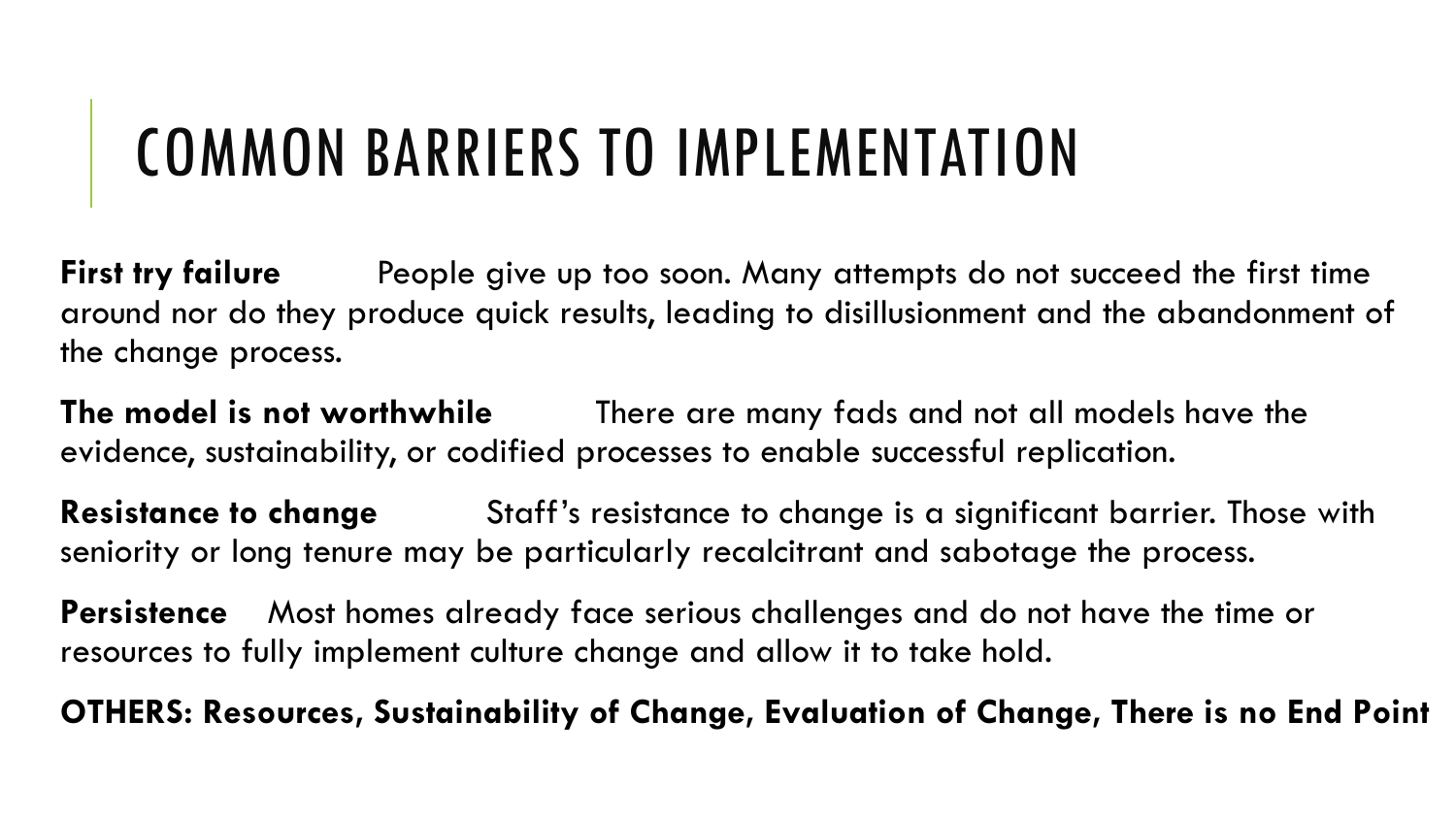### KEY MESSAGES

**Don't go it alone**

- **Engage and co-design with your staff, your residents, your families, your volunteers**
- **Identify your champions / dedicate resources**
- **Take the time to assess where you're at today – be honest**
- **Be clear on your objectives, balance pragmatism and aspiration – but don't check**  固 **mark initiatives**
- **Measure your progress on objectives**

**Maintain momentum**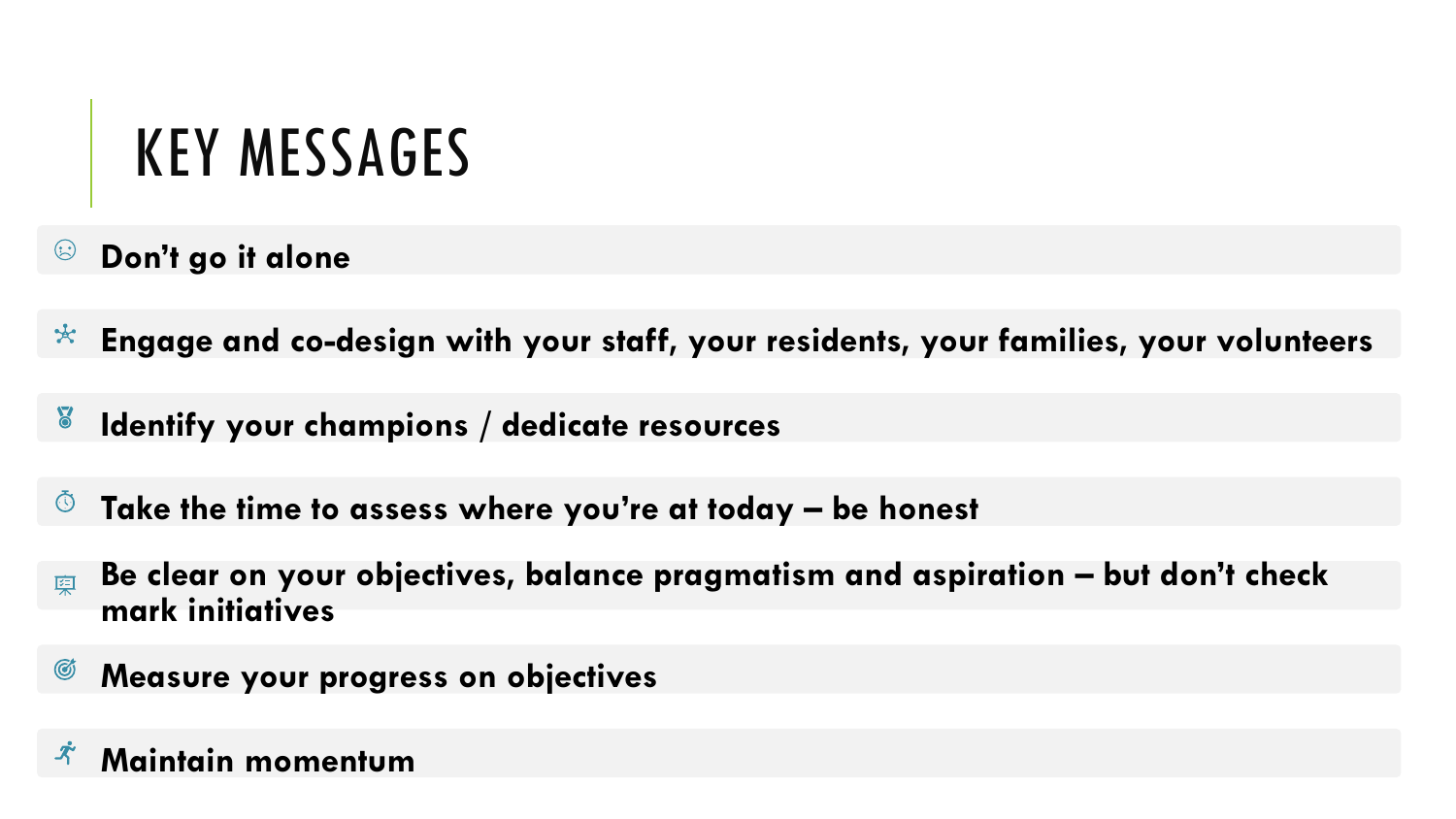

### **Transformation** is a Team Effort

"I don't want to change. I want all of you to change!"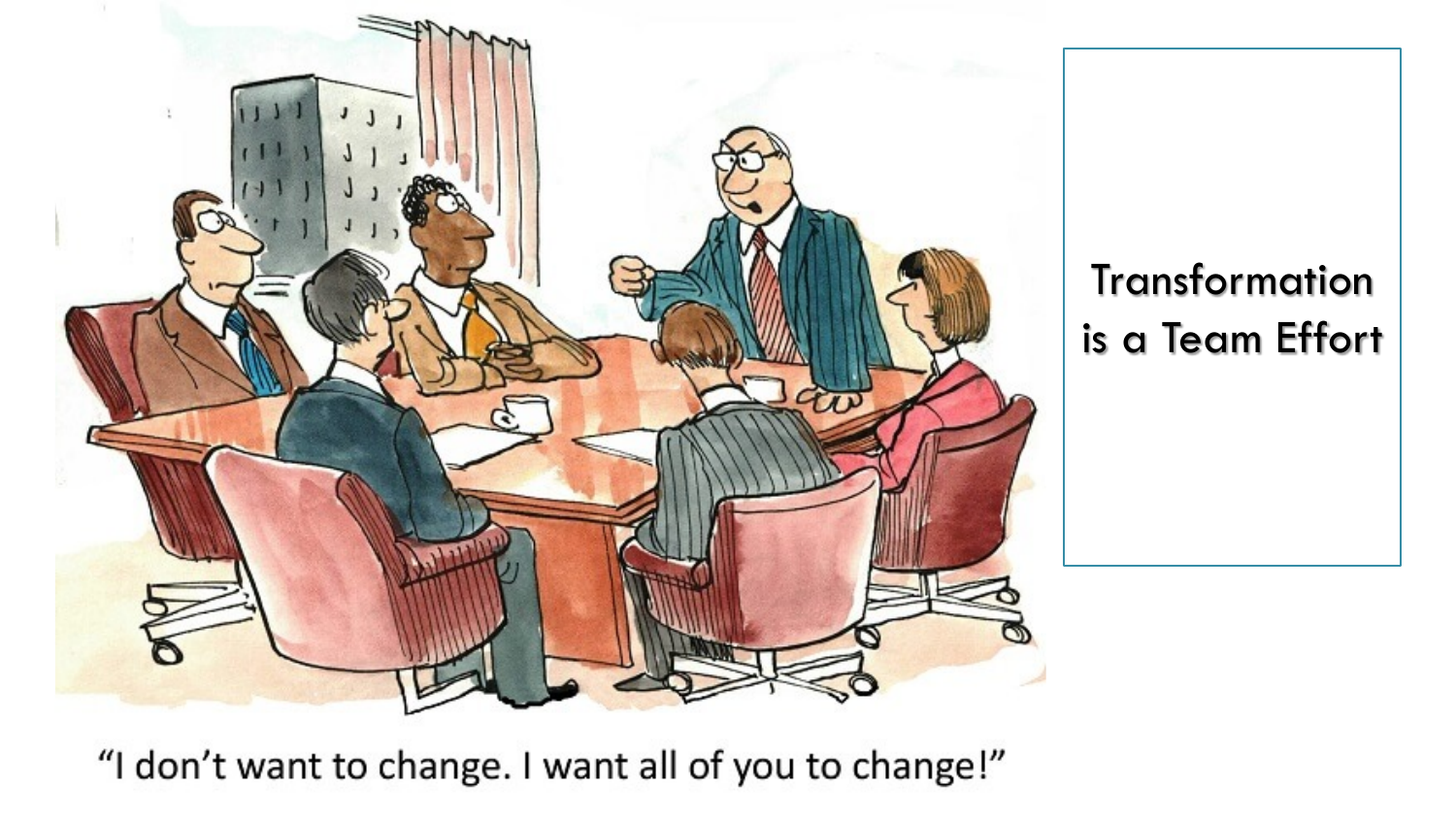### SUPPORTING TRANSFORMATIONS CONFERENCE: THE ART OF THE POSSIBLE

Many presentations, webinars on different models

- Overall objective of this event:
- Bring together "teams" from LTC Homes, not individuals alone: staff, management, families, volunteers, residents
- $\bullet$  Help homes to understand what transformation is, why it matters, and what it looks like / how it's achievable (even with resource constraints)
- A deeper dive on overall approaches to implementing and sustaining transformational change
- **Evening of November 12<sup>th</sup>: Dr. Sue Braedley and Jennifer Hartwick**
- Encouraging other service sectors to join
- All Family Councils welcome and strongly encouraged to participate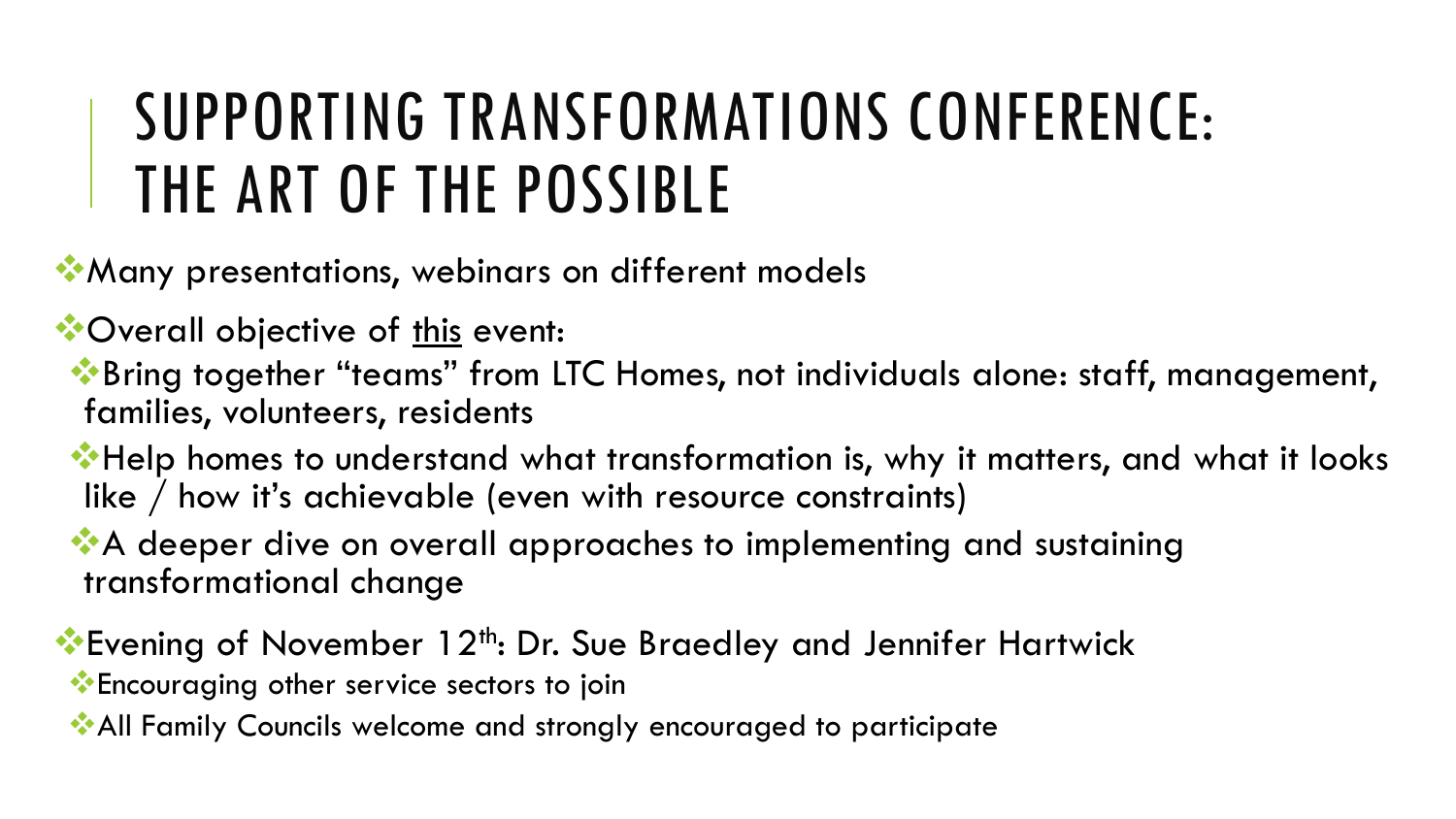### CURRENT STATUS LTC HOMES

- Document is a constant work in progress
- **L**Provide snapshots of 14 homes current state
- Focused not just on "what" but "how" and "who"
- A combination of models and strategies
- **U**Strengths and opportunities
- **L**Oversimplifies the amount of work and time invested!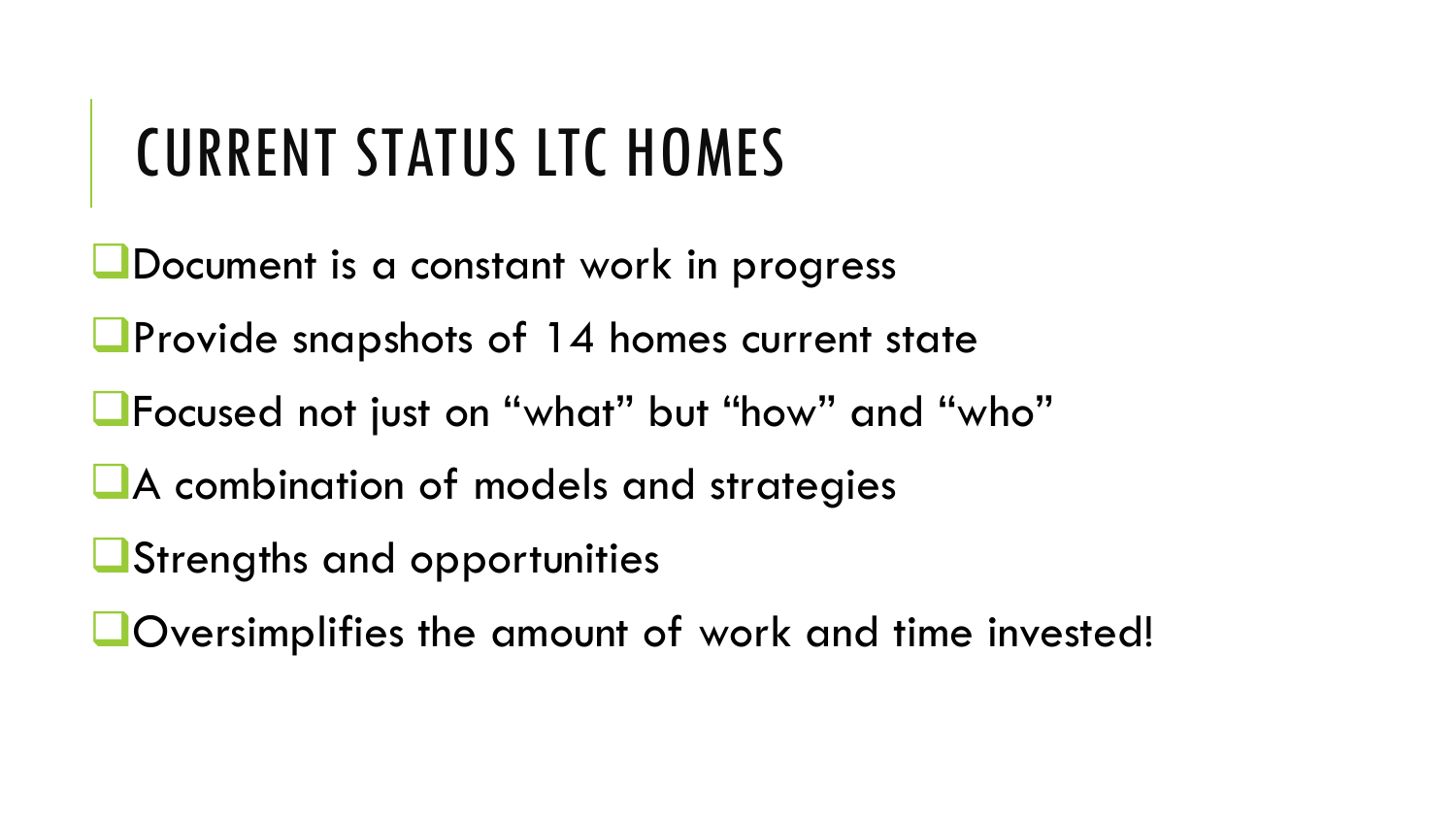### ARRAY OF MODEL ELEMENTS

Hillel Lodge: Exploring options – identified three targeted areas of focus for next steps

The Grove: Held community focus group to explore current and future strategies to make environment a "home"

Grace Manor: Exploring options – participation in Dementia Care Matters training

Perley Rideau: Visited Butterfly Home in Peel (Management and Front Line), Dementia Care Matters conference, implementing environmental changes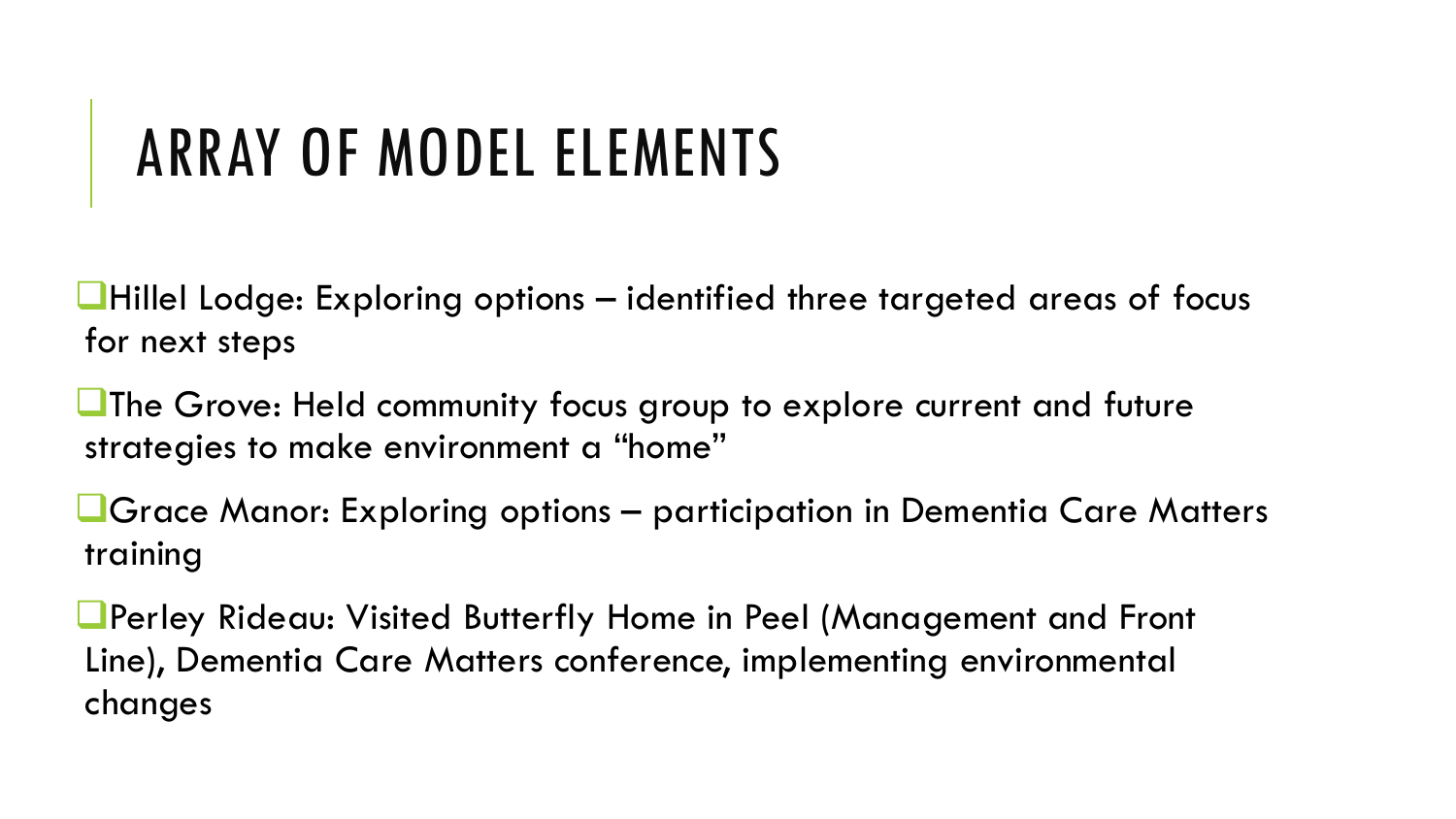# CITY OF OTTAWA LTC HOMES

- **L**Creating Dementia Care strategy
- Exploring different models to integrate elements
- **LIDCS Steering Committee with staff across four homes**
- Administrator lead has completed Dementia Care Matters (principles of Butterfly)
- Each home will have a working group to support best practices
- Examples of elements being incorporated: Montessori nooks, décor / colour, indoor gardening, Music and Memory, Virtual Reality, ballet, replica bus stops
- Lleverage BSO Champions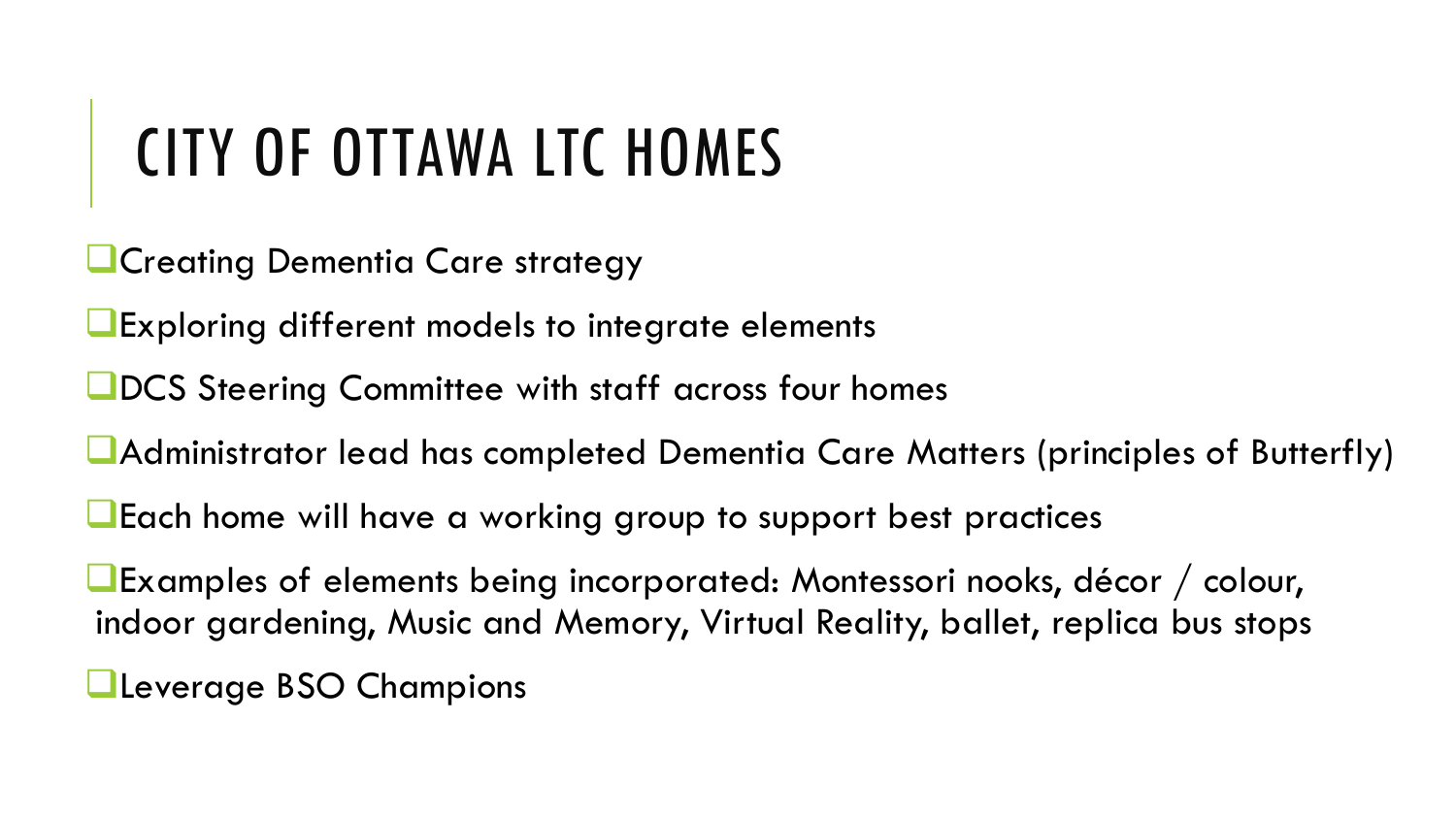# SAINT-LOUIS RESIDENCE

Kicked off culture change journey with "Shared Aspirations in LTC" Workshop with 70 stakeholders (residents, families, staff, volunteers, management, physicians, researchers)

**<u></u>**Five year transformation journey with four themes

**The Transformation Advisory Team meets quarterly and guides workplan** 

 $\blacksquare$  Exploring some dimensions of various models for culture change  $\blacksquare$ priorities are based on our stakeholders

Example of Schlegel framework for change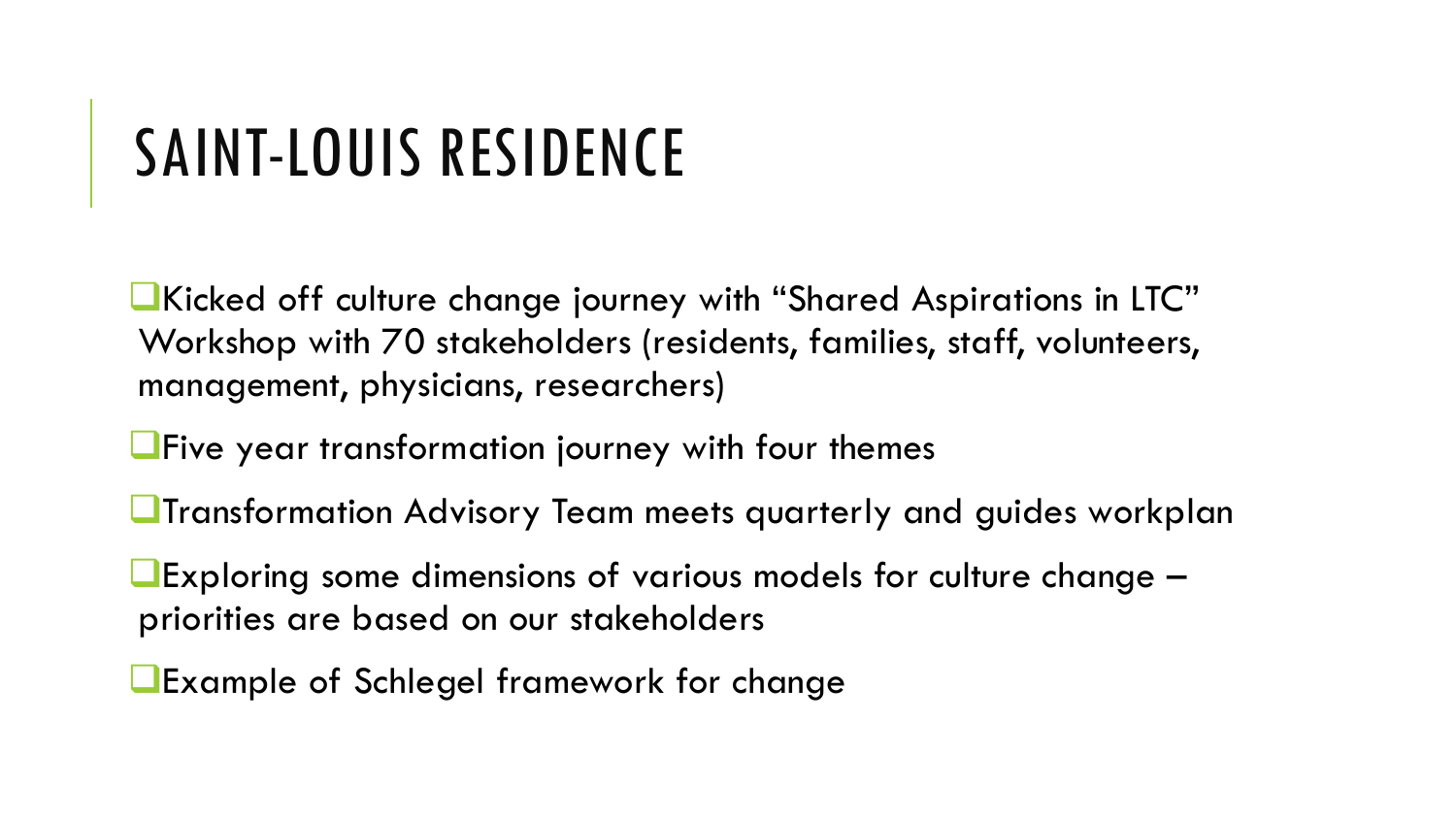# ST. PATRICK'S

**5** year person-centred care journey

Incorporates elements of Butterfly, Eden, other models - Artifacts of Culture Change tool

Strong focus on building leadership and champions across levels e.g. Pioneer Network Conference

#### $\Box$  How this translates  $-$  examples:

- Annual mandatory training person-centred sessions
- **Residents participate in interview panel**
- Resident council participates in decision-making
- DementiAbility, Music and Memory, Social Engagement program (internal and external), cultural events

 $\Box$ In process: decorating plan for each home area, use of colour, picking own room colour, family dining opportunities

Lessons learned: Marathon not a sprint, engagement is key, empower staff, there will be bumps, will not work for everyone, MOHLTC Compliance is not a barrier, celebrate the small steps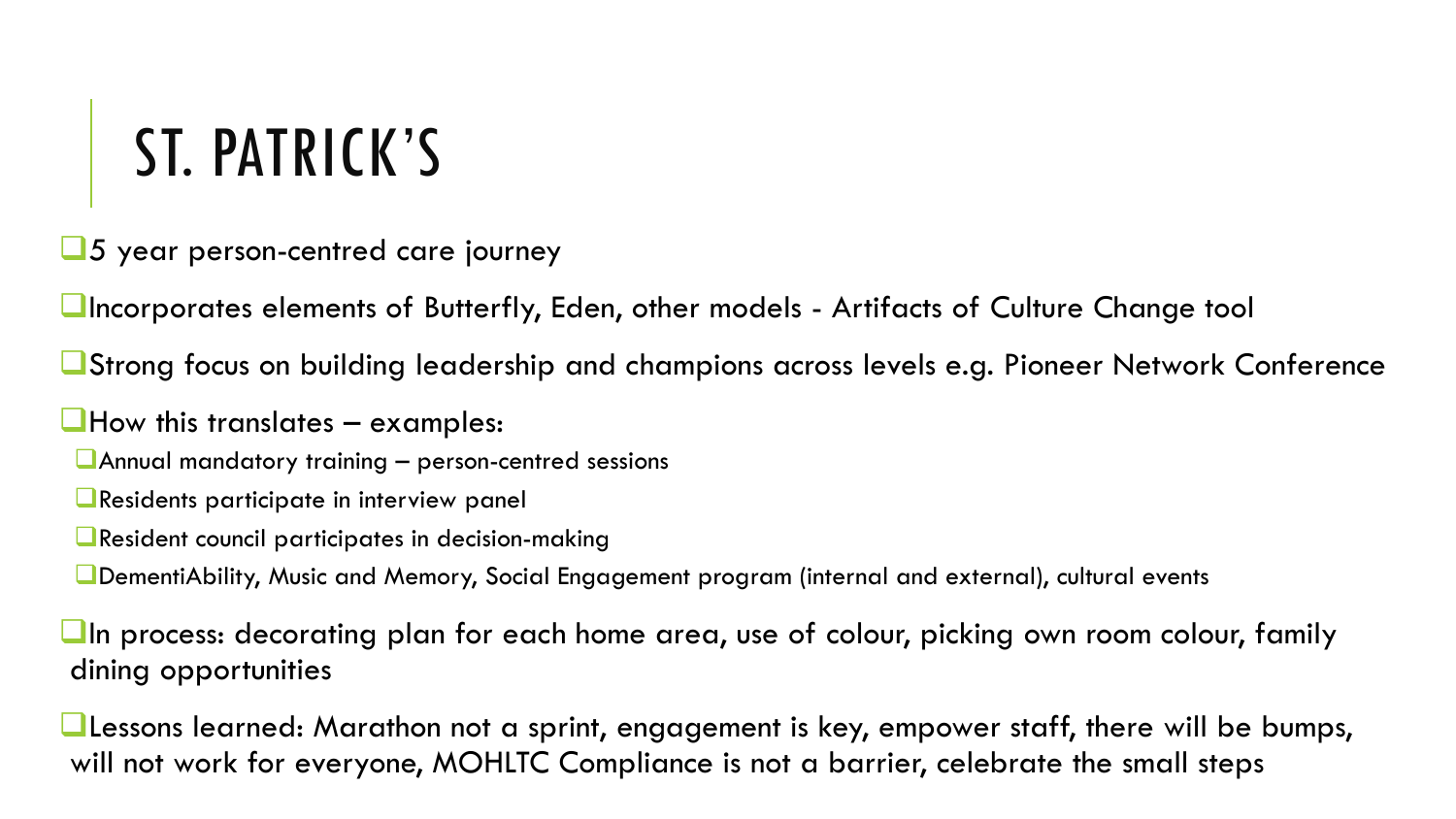## OSGOODE CARE CENTRE: EDEN ALTERNATIVE

**L**Transformation / culture change over the last several years

**Link to St. Patrick's for support** 

Moving forward with Eden Alternative and our working through steps of mastery

Currently have 3 certified Eden Associates – training remainder of leadership in Spring 2020

**Hold neighbourhood team huddles** 

Examples of current activities include: Java Music Club, Java Memory Club, Cycling Without Age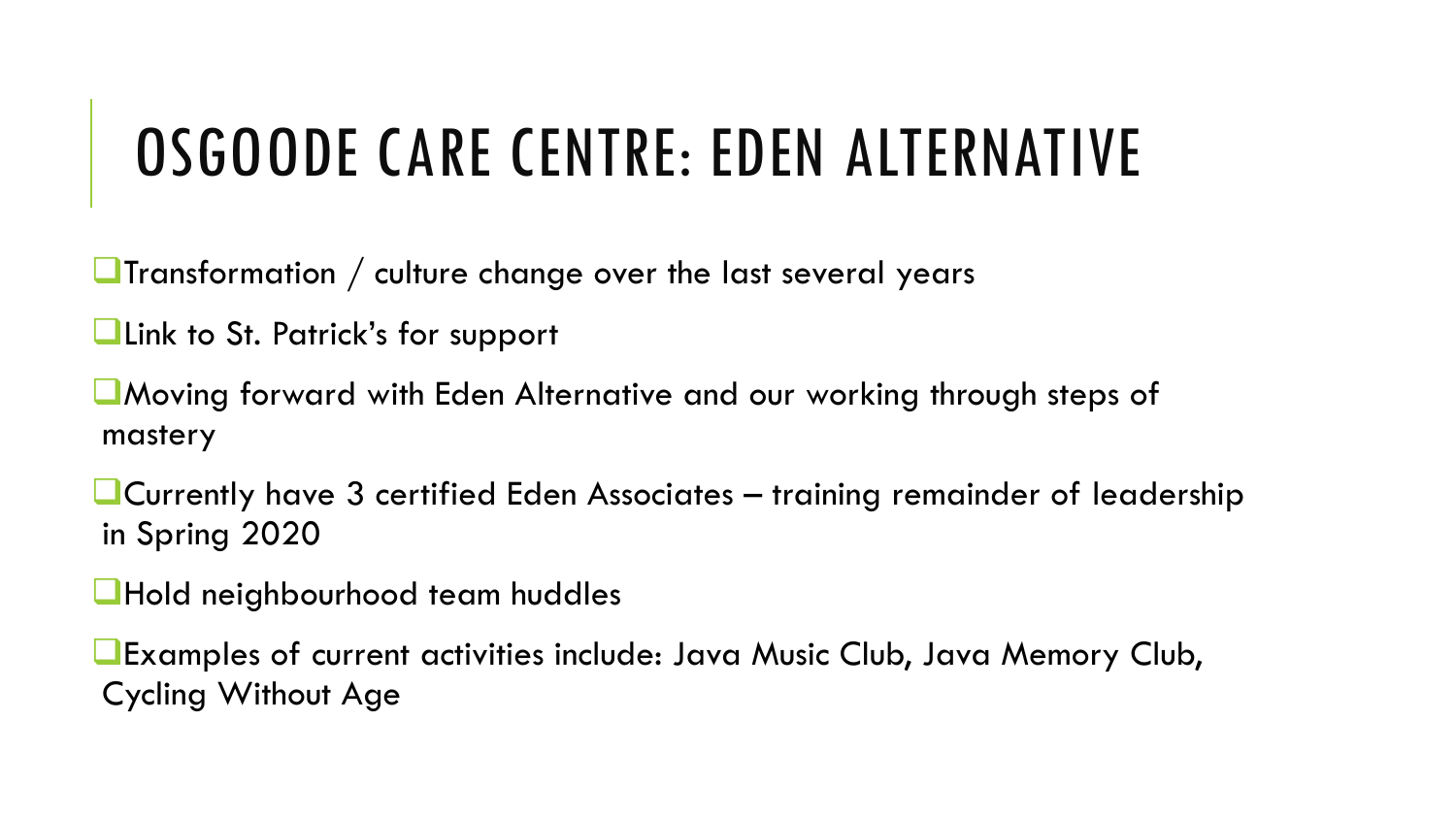# BUTTERFLY IMPLEMENTATIONS

Glebe Centre

Finalized contract with Memory Care Matters – launched in September

Significant training across leadership, trainers, front line team beginning in January

Beginning to make modifications to physical environment

PSW Living Classroom initiating in January 2020

Miramichi Lodge

**Announced in August – will be joining working group** 

St. Joseph's Continuing Care

**Began Butterfly implementation in June 2018** 

**O** Started with physical changes and subtle changes to care

NOTE: other homes as noted have sent 1 or more staff for Dementia Care (Memory Care) Matters training